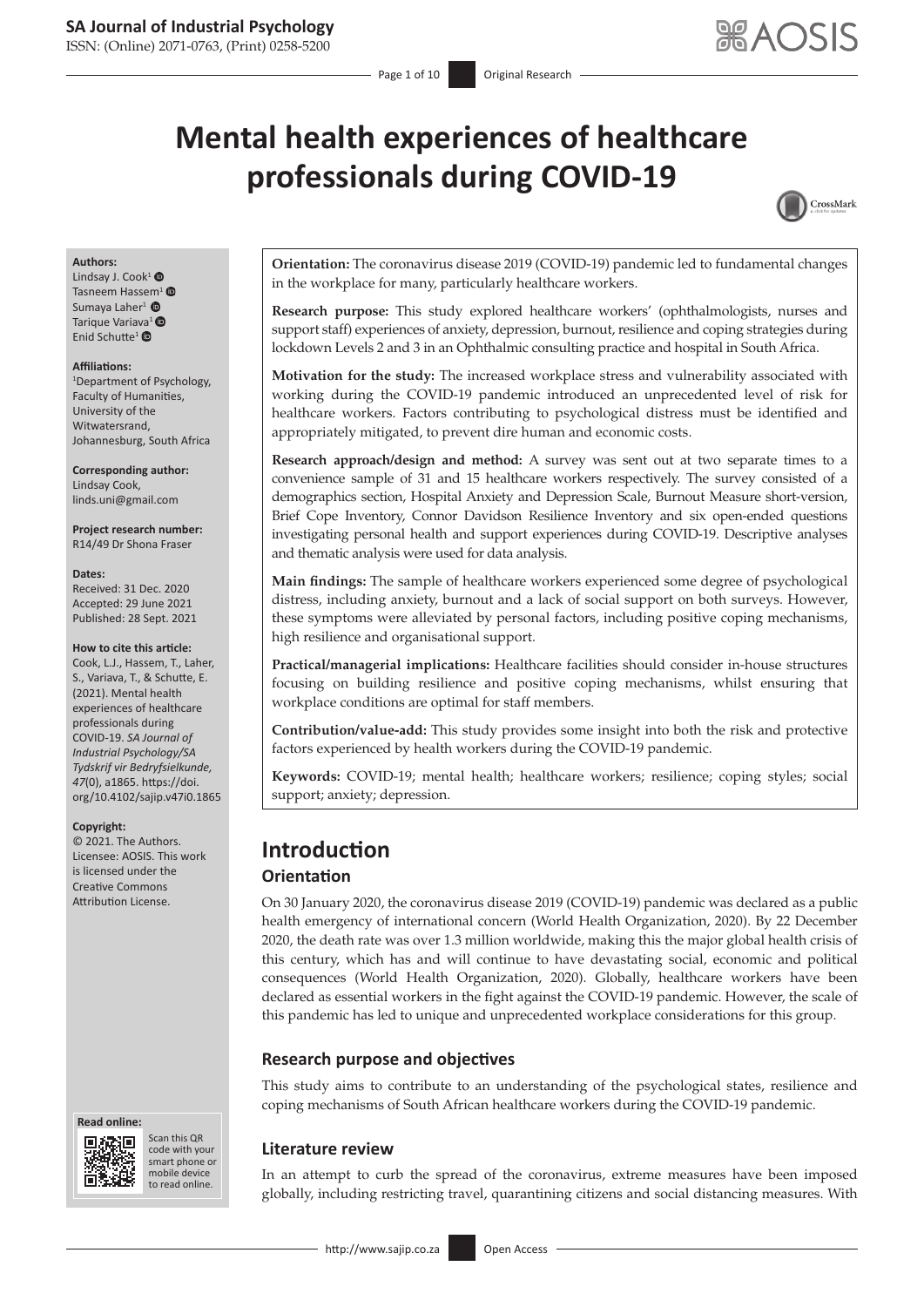this regard, South Africa is no exception, with the country experiencing an extensive countrywide lockdown from the 23March to 23 April 2020 (South African Government, 2020). Lockdown Level 5 led to the closing of all non-essential businesses, with their employees being encouraged to work from home. However, healthcare workers (HCWs) were deemed a vitally important resource in effectively responding to COVID-19 and were required to report to work during all levels of lockdown, from Level 5 through to the current Level 1 (Robertson, Maposa, Somaroo, & Johnson, 2020).

Whilst the literature primarily describes HCWs as healthcare professionals (doctor, nurse, psychologist, etc.), for the purposes of this study, 'healthcare worker' is broadly defined to include anyone involved in care and/or healthcare work, for example, health professionals, student clinicians, cleaners and receptionists. All healthcare staff are at risk and as such, it is necessary to understand the challenges experienced by all in this context and the subsequent effect that this may have on their work performance.

# **Mental health and performance**

Prior to the COVID-19 pandemic, the South African healthcare system was burdened and under severe strain as a result of the lack of resources, personnel and critical facilities, as well as the considerable number of patients living with human immunodeficiency virus (HIV), tuberculosis, malnutrition and diabetes (George, Quinlan, Reardon, & Aguilera, 2012). As a middle-income country, South Africa should have a ratio of 180 doctors per 100 000 people; however, it is estimated that the actual doctor to patient ratio is 62 per 100 000 people (Econex, 2015). The lack of personnel in hospitals has a ripple effect on the staff, as highlighted by Rispel (2015), who found that over 60% of nurses were too tired to work effectively whilst on duty, as a result of continual overtime work. Furthermore, the poor infrastructure associated with the South African healthcare system places impossible caseloads on HCWs, leading to negative patient outcomes and safety concerns because of breaches in infection control (Robertson et al., 2020). Thus, continual elevated stress, anxiety and exhaustion occur as a result of systemic challenges and their impact on HCW's mental health, which may compromise their work performance, increase their likelihood of error and place them at higher risk of burnout and illness (Gray et al., 2019). The pandemic has exacerbated these crises. Consequently, there is an increased risk of psychological difficulties, including anxiety, depression, fear, distress, poor coping mechanisms and insomnia amongst HCWs (Robertson et al., 2020; Shaukat, Ali, & Razzak, 2020). Thus, protecting HCW's mental health and well-being is essential during the COVID-19 pandemic.

# **Risk factors for healthcare workers**

With the continued spread of the virus globally, patients, HCWs and the general public around the world are facing unprecedented psychological stress, as well as pressure to adapt to new working conditions (Benítez et al., 2020). Research conducted in 34 hospitals in China measuring psychological reactions of healthcare workers during the COVID-19 outbreak reported high rates of depression (50%), anxiety (42%), insomnia (34%) and distress (72%) (Lai et al., 2020). Similarly, in a systematic review of the global literature surrounding healthcare worker's mental health, rates of depression, anxiety and post-traumatic stress disorder (PTSD) ranged from 8.9% to 50.45%, 10.4% to 44.6% and 32% to 71.5%, respectively (Roberston et al., 2020). It is clear that HCWs are physically and psychologically challenged in ensuring the provision of high-quality care for patients (Lai et al., 2020). Similar research has been conducted in South Africa; however, it is difficult to report on the prevalence of mental health conditions because of wide ranges in different study populations, study sites and screening tools (Roberston et al., 2020).

Contributing factors to HCW's psychological stress include working with a poor understanding of the virus and new and frequently changing protocols, increased use of personal protective equipment (PPE), prolonged working hours and inadequate hospital equipment (George et al., 2012; Walton, Murray, & Christian, 2020). For instance, the use of PPE has been shown to affect surgeons' non-technical skills (such as communication), augment fatigue, give rise to headaches and affect their performance (Benítez et al., 2020; Ong et al., 2020). Common issues included goggle fogging leading to impaired visibility, psychomotor skill and impaired performance of manual tasks (Benítez et al., 2020). Furthermore, PPE use and hazardous working conditions generated during the pandemic cause increased fatigue during surgical procedures and jeopardises surgical judgement (Benítez et al., 2020).

Healthcare professionals appear to experience great psychological stress whilst at work but are also faced with social isolation and quarantine measures when at home. This represents another contributing factor to HCW's psychological stress (Chersich et al., 2020). Many healthcare workers have chosen to separate themselves from their families to protect them and prevent the spreading of the virus (Chersich et al., 2020). These workers may experience stigmatisation, loneliness, or loss of trust in their communities (Chersich et al., 2020). This can be problematic as low support is an established risk factor for mental health problems for people in crises (Naushad et al., 2019). Low social support is likely to negatively impact work performance of HCWs (Saeng, Chi-Keun, & Kyu, 2020).

# **Protective factors**

Despite these challenges, there is evidence that positive coping skills, organisational support and resilience may mitigate the risk of burnout and PTSD (Howlett et al., 2015; Man et al., 2020; Matheson et al., 2016; Streb, Häller, &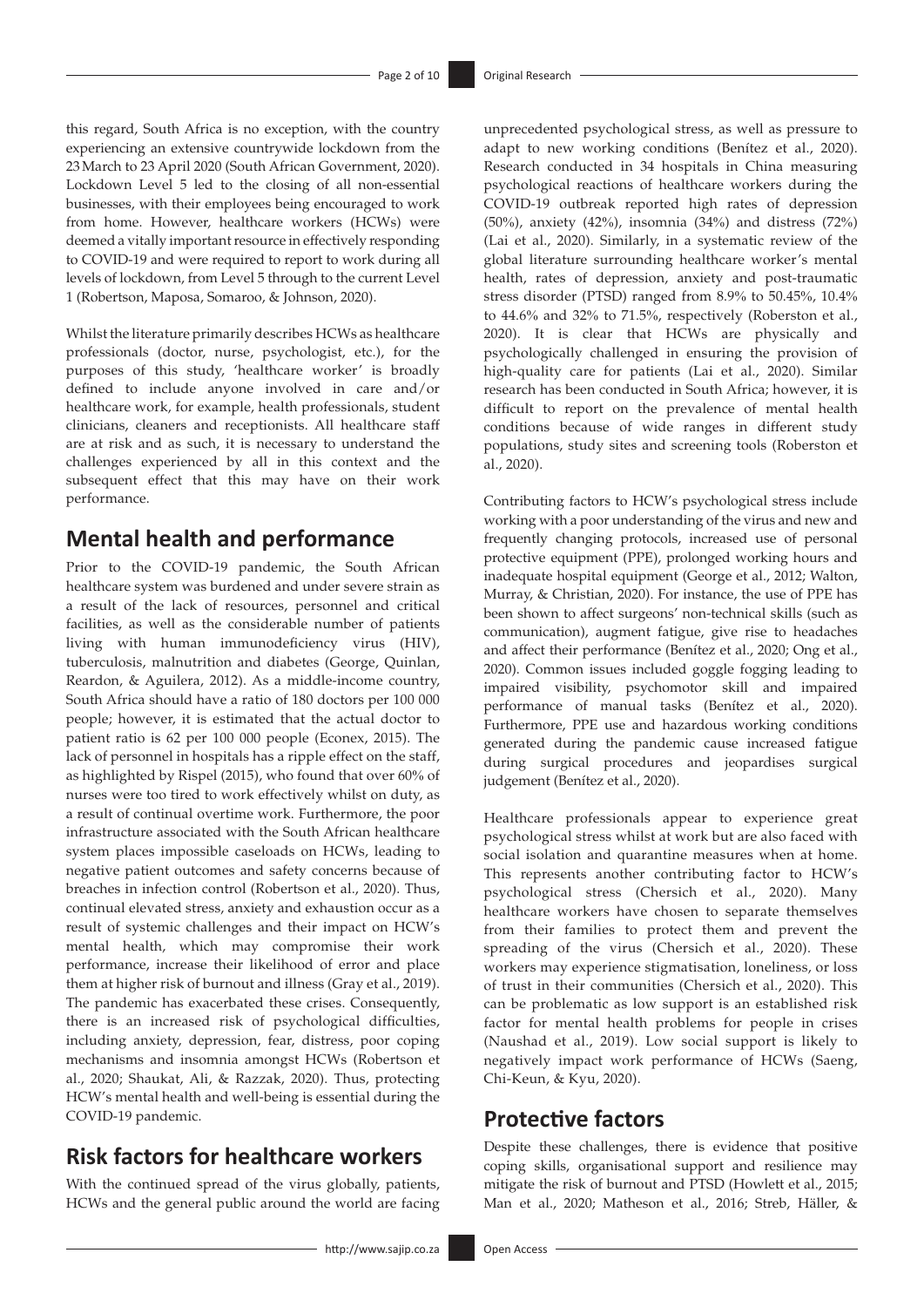Michael, 2014). According to Labrague and De los Santos (2020), resilient nurses who perceived higher levels of organisational and social support reported lower COVID-19 related anxiety. Moreover, social support and positive coping skills reduced medical staff's anxiety (Zhu, Wei, Meng, & Li, 2020). Such positive coping skills and resilience may contribute to the maintenance of acceptable levels of workplace performance and accuracy, which is beneficial for the safety of the HCW, the patient and the general population (Gray, 2019).

# **Research questions**

The following questions were considered to conduct this study:

- 1. What are the levels of depression, anxiety, burnout, resilience and coping mechanisms amongst healthcare workers actively working during the COVID-19 pandemic?
- 2. What are the qualitative, lived experiences of healthcare workers actively working during COVID-19?

# **Research approach**

The study followed a longitudinal, non-experimental research design, where staff members from the East London Eye Centre completed an online questionnaire via Survey Monkey. The first survey commenced on 01 June 2020 and closed on 31 July 2020. The follow-up survey occurred on 10 August 2020 and closed on 20 September 2020, which corresponded with the lockdown Levels 3 and 2 in South Africa.

# **Research method Research participants**

This study was conducted in a private, urban ophthalmic clinic in East London, which caters for much of the rural population in the Eastern Cape. A non-probability convenience sample of 31 of the available 50 staff members of the Eye Centre participated in the first survey and 15 staff members participated in the second survey (see Table 1 for demographic

| <b>TABLE 1:</b> Demographic variables for time 1 and 2. |  |  |
|---------------------------------------------------------|--|--|
|                                                         |  |  |

| Demographics               | Variable                        |                | Time 1     | Time 2                   |                          |  |
|----------------------------|---------------------------------|----------------|------------|--------------------------|--------------------------|--|
|                            |                                 | Frequency      | Percentage | Frequency                | Percentage               |  |
| Gender <sup>+</sup>        | Female                          | 22             | 78.6       | 11                       | 73.3                     |  |
|                            | Male                            | $\,$ 6 $\,$    | 21.4       | $\overline{4}$           | 26.7                     |  |
| Home language:             | Afrikaans                       | 9              | 32.1       | 5                        | 33.3                     |  |
|                            | English                         | 15             | 53.6       | 10                       | 66.7                     |  |
|                            | IsiXhosa                        | $\overline{2}$ | 7.1        |                          |                          |  |
|                            | Setswana                        | $\overline{2}$ | 7.1        |                          |                          |  |
| Highest level of education | Other                           | $\overline{2}$ | 6.7        |                          |                          |  |
|                            | Pre-school                      | $\mathbf{1}$   | 3.3        |                          |                          |  |
|                            | Primary school                  | $\mathbf{1}$   | 3.3        |                          |                          |  |
|                            | Some high school                | $\overline{2}$ | 6.7        |                          |                          |  |
|                            | Matric                          | 5              | 33.3       | 3                        | 20.0                     |  |
|                            | Undergraduate degree or diploma | $\overline{7}$ | 23.3       | 5                        | 33.3                     |  |
|                            | Honours                         | $\overline{4}$ | 13.3       | 3                        | 20.0                     |  |
|                            | Master's                        | 3              | 10.0       | $\overline{4}$           | 26.7                     |  |
| Religious affiliation      | Other                           | $\overline{2}$ | 6.5        | $\overline{\phantom{a}}$ | $\overline{\phantom{a}}$ |  |
|                            | No religion                     | 3              | 9.7        | $\overline{2}$           | 13.3                     |  |
|                            | Christianity                    | 26             | 83.9       | 13                       | 86.7                     |  |
| Number of children         | $\mathbf 0$                     | $\overline{7}$ | 22.6       | $\overline{4}$           | 26.6                     |  |
|                            | $\mathbf{1}$                    | 6              | 19.4       | 3                        | 20.0                     |  |
|                            | $\overline{2}$                  | $9$            | 29.0       | $\sqrt{4}$               | 26.6                     |  |
|                            | 3                               | 5              | 16.1       | 3                        | 20.0                     |  |
|                            | $\overline{4}$                  | $\sqrt{4}$     | 12.9       | $\mathbf{1}$             | 6.7                      |  |
| Relationship status§       | Yes                             | 16             | 53.3       | 10                       | 66.7                     |  |
|                            | No                              | 14             | 46.7       | 5                        | 33.3                     |  |
| Marital status             | Yes                             | 16             | 51.6       | 9                        | 60.0                     |  |
|                            | No                              | 14             | 48.4       | 6                        | 40.0                     |  |
| Chronic condition          | Yes                             | 10             | 33.3       | 4                        | 26.7                     |  |
|                            | No                              | 20             | 66.7       | 11                       | 73.3                     |  |
| Chronic medication         | Yes                             | 11             | 35.5       | 4                        | 26.7                     |  |
|                            | <b>No</b>                       | 20             | 64.5       | 11                       | 73.3                     |  |
| Living condition           | Alone                           | 3              | 9.7        | $1\,$                    | 6.7                      |  |
|                            | With a partner                  | 6              | 19.4       | 6                        | 40.0                     |  |
|                            | With a partner and child        | 11             | 35.5       | 5                        | 33.3                     |  |
|                            | With children                   | 4              | 12.9       | $\overline{2}$           | 13.3                     |  |
|                            | With immediate family           | 6              | 19.4       | $1\,$                    | 6.7                      |  |
|                            | With other relatives            | $\mathbf{1}$   | 3.2        |                          | $\overline{a}$           |  |

Note:  $N = 31$  for time 1, except where indicated otherwise:  $\dot{\tau}$ ,  $N = 28$ ;  $\dot{\tau}$ ,  $N = 30$ ;  $\dot{\delta}$ ,  $N = 15$  for time 2.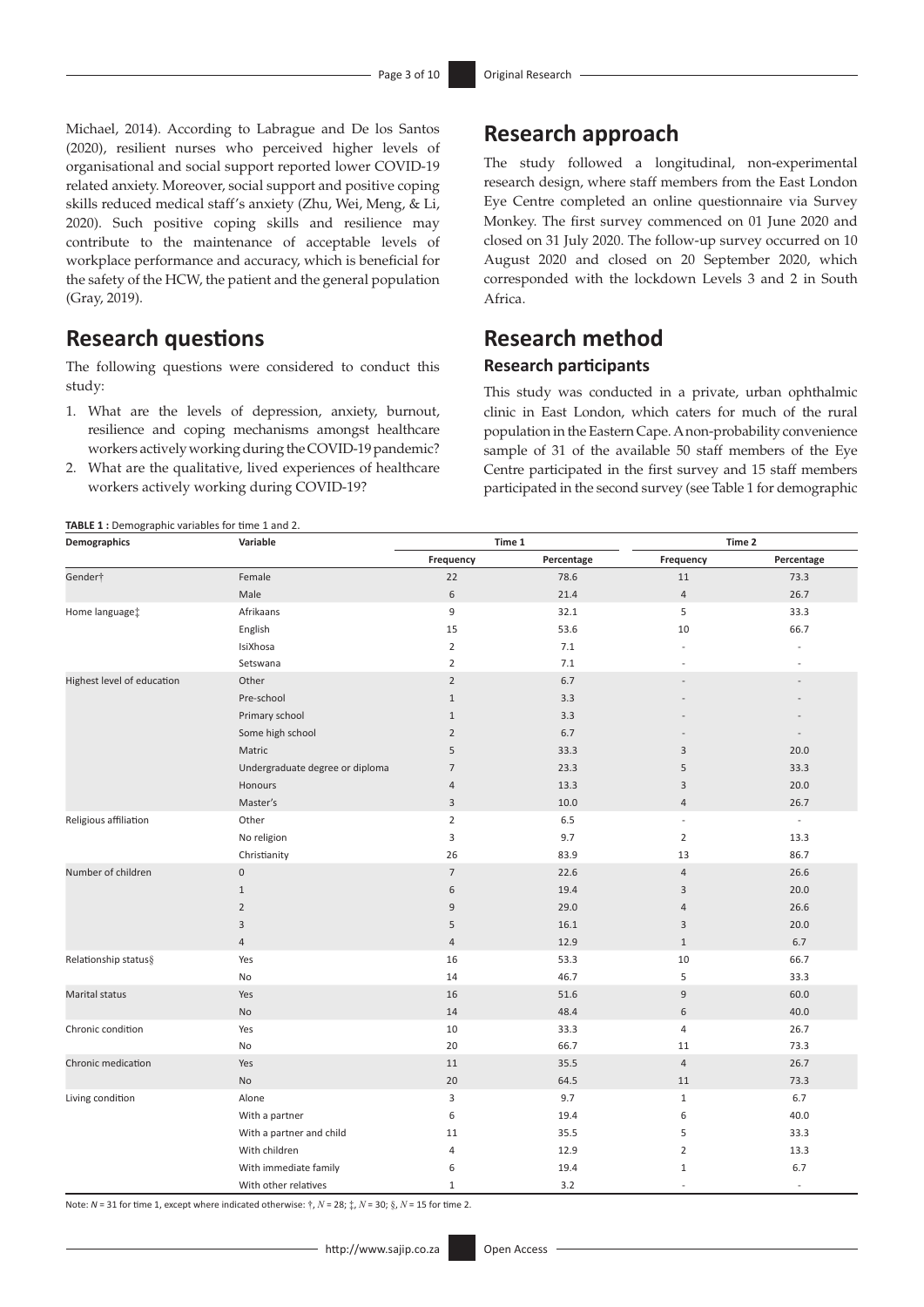variables). Majority of the participants in time 1 and 2 identified as being female (*n* = 22, 78.6%; *n* = 11, 73.3, respectively), Christian (*n* = 26, 83.9%; *n* = 13, 86.7%) and they spoke English as a home language (*n* = 15, 53.6%; *n* = 10, 66.7%, respectively). The lowest level of qualification for participants in time 1 was a Matriculation ( $n = 5$ , 33%), whilst in time 2, it was an undergraduate degree or diploma degree (*n* = 5, 33.3%). Majority of participants in surveys 1 and 2 were in a relationship ( $n = 16$ , 53.3%,  $n = 10$ , 66.7%, respectively) or married (*n* = 16, 51.6%, *n* = 9, 60%). In both time 1 and 2, the majority of participants had no chronic physical or mental illness (*n* = 20, 64.5%, *n* = 11, 73.3%). Whilst the majority of participants in time 1 had two children  $(n = 9, 26\%)$ , the majority of participants in time 2 had no or two children (*n*  $= 4$ , 26.6%,  $n = 4$ , 26.6%). Most of the participants in time 1 reported living with a partner and child  $(n = 11, 35.5\%)$ , whilst in time 2, most participants reported living alone (*n* = 6, 40%). The mean age for participants in time 1 was 40.68 years (standard deviation [SD] = 10.140) with individuals reporting working between 0 and 34 years at the site (*M* = 7.75, SD = 8.97) and 1 to 36 years of work experience since graduating  $(M = 17.193, SD=10.47)$ . The mean age for participants in time 2 was 43.6 years (SD =  $10.888$ ), with individuals reporting having worked at the site between 1 and 23 years (*M* = 11.38, SD = 9.288) and had between 7 to 36 years of work experience since graduating (*M* = 22.40, SD = 10.658). Participants in time 1 included cleaners (*n* = 2), managers (*n* = 4), ophthalmologists (*n* = 3), optometrists (*n* = 2), general doctors  $(n = 1)$ , nurses  $(n = 9)$ , as well as general workers (*n* = 10). Whereas, in time 2, the participants included ophthalmologists  $(n = 4)$ , optometrists  $(n = 2)$ , nurses  $(n = 4)$  and general workers  $(n = 5)$ .

## **Measuring instruments**

The online questionnaire consisted of three sections, namely, demographic, mental health screening instruments as well as open-ended questions. The following demographic variables were requested from the participants: age, gender, home language, highest level of education, current occupation, chronic psychical or mental health condition, chronic medication, marital status, relationship status, place of professional training, number of years practising at the site as well as number of years practising since graduating.

## **Hospital Anxiety and Depression Scale**

Depression and anxiety were measured using the Hospital Anxiety and Depression Scale (HADS). The HADS has two subscales, namely, anxiety and depression. Both subscales consisted of seven items each and a four-point responseformat. Each item had a unique anchor (0–3). The HADS has been validated on a sample of HIV and/or acquired immune deficiency syndrome (AIDS) patients in South Africa (insert ref). The internal consistency reliability coefficients for the anxiety and depression subscales were excellent at 0.86 and 0.81, respectively. The HADS has been validated in a community setting (Snaith, 2003).

## **Burnout Measure – Short Version**

Burnout was measured utilising the Burnout Measure – Short Version (BMS-S). The measure consists of 10 items which assess the frequency of experiencing symptoms of mental, emotional as well as physical exhaustion. Participants were required to respond to the items using a seven-point Likert scale (*1* = never, *7* = always) in relation to how they felt about their work. Fatoki (2019; as cited in Malach-Pines, 2005) reported an alpha coefficient of 0.82 in the South African context. For this study, an excellent reliability coefficient of 0.91 was achieved.

## **Brief COPE Inventory**

Coping skills were assessed using the brief COPE inventory, which consists of 28 items, and 14 subscales, namely, Self-Distraction, Active Coping, Denial, Substance Use, Use of Emotional Support, Use of Informational Support, Behavioural Disengagement, Venting, Positive Reframing, Planning, Humour, Acceptance, Religion and Self-Blame. Each subscale consists of two items. A four-point Likert scale response format was used for participants to rate how they utilised a particular coping mechanism during a stressful situation. As a result of this study being conducted during lockdown Level 4, item 19 relating to going to the movies was removed. Kotzé, Visser, Makin, Sikkema and Forsyth (2013) reported an alpha coefficient of 0.63 for the tool. For this study, the internal consistency reliabilities for the coping subscales ranged between 0.63 and 0.91, with the exception of five subscales, namely, Self-distraction ( $α = 0.56$ ), Venting ( $α = 0.32$ ), Positive framing ( $\alpha$  = 0.50), Humour ( $\alpha$  = 0.48) and Self-blame ( $\alpha$  = 0.45).

## **The Connor-Davidson Resilience Scale**

Resilience was measured using the CD-RISC-10 (Connor-Davidson Resilience Scale) (Campbell-Sills & Stein, 2007), which assesses an individual's ability to bounce back after experiencing trauma, tragedy or stressful events (Connor & Davidson, 2003). The response format for the CD-RISC-10 is a 5-point Likert type scale, ranging from not at all (0) to true nearly all of the time (4). A maximum score that can be obtained on the instrument is 40. Within a South African adolescent population, a reliability coefficient of 0.93 was established (Jørgensen & Seedat, 2008; Vaishnavi, Connor, & Davidson, 2007). An internal consistency reliability coefficient of 0.91 was achieved for this study.

## **Self-report, open-ended questions**

Six open-ended questions were presented to the participants to gain a more in-depth understanding of their lived experiences of working during the COVID-19 pandemic. The questions were concerned with the participants' experience of work as the COVID-19 outbreak began in South Africa, their general health during this time and their support mechanisms at home and at work. The last question asked what the participant would tell the Minister of Health, if given the opportunity.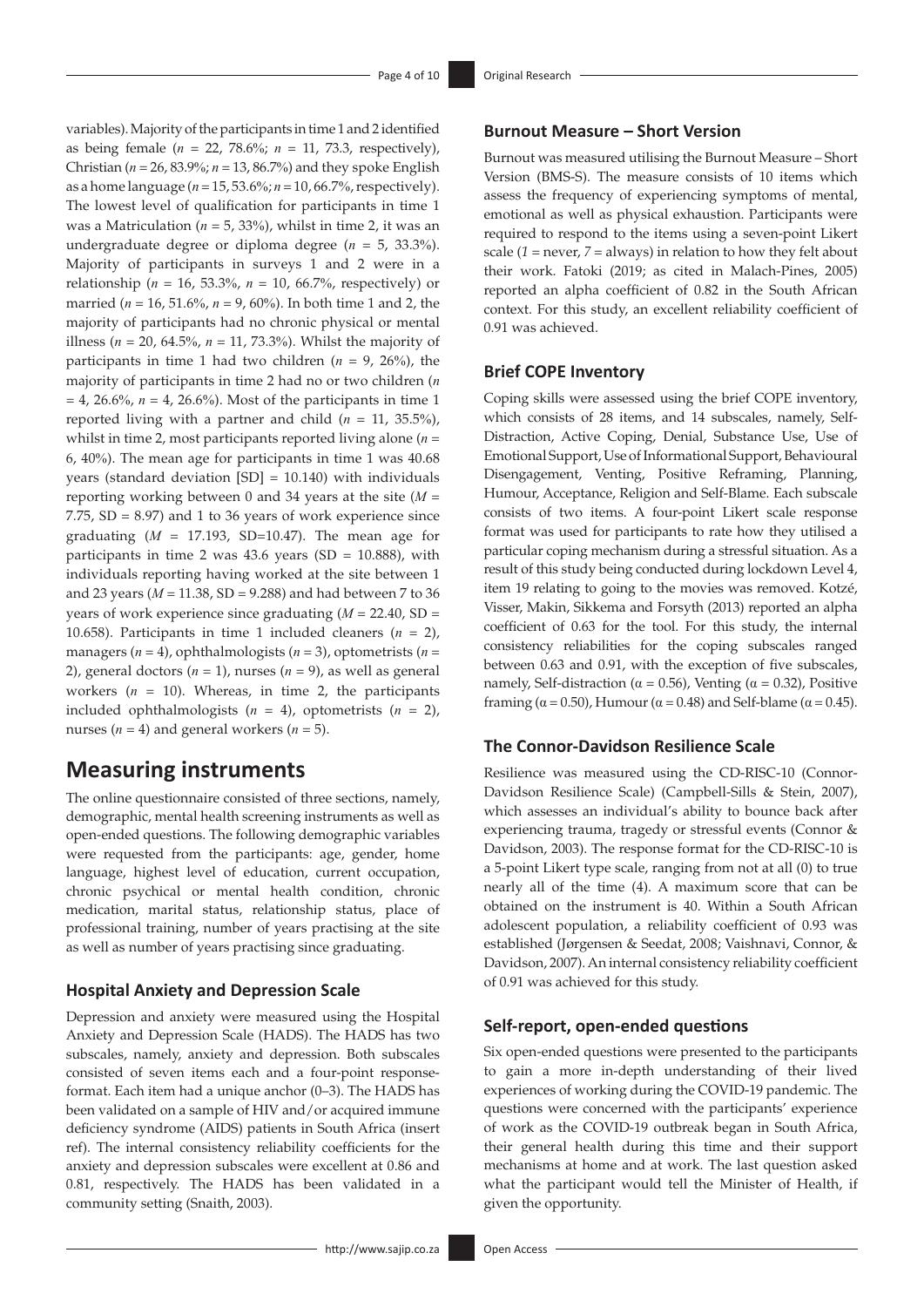# **Research procedure**

The surveys were distributed online as well as in hard copy for the convenience of the staff members who did not have access to the internet or a computer. Initial contact with participants was initiated via an email disseminated to both consulting and hospital staff. The email gave a brief overview of the study and offered a link to a SurveyMonkey survey. Once informed consent was given, the participants had access to the survey. Participation was anonymous unless participants provided contact information for a follow-up interview. Lastly, the participants were provided with details of free telephonic counselling if they experienced any distress whilst completing the survey. The survey comprised three sections, which took approximately 20–25 min to complete. Once the data were collected, they were analysed and coded by one of the researchers and the appropriate analyses were conducted.

## **Statistical analysis**

Quantitative data were analysed using SPSS Version 27 (IBM Corp, 2019). For nominal demographic variables, frequencies and percentages were calculated. Means, SDs, minimum and maximum values as well as skewness coefficients were calculated for all the mental health instruments used. Because of the low response rate in the second survey, only nine participants who participated in the first survey could be matched with their data in the second survey and thus no comparative statistical analyses were computed. Qualitative data were analysed using thematic analysis as specified by Braun and Clark (2006).

## **Ethical considerations**

The study was approved by Human Ethics Committee (Medical) at the University of the Witwatersrand (clearance

#### **TABLE 2:** Descriptive statistics for time 1 and 2.

number: M200461) and permission was granted by the board of the clinic. Surveys were distributed online as well as in hard copy to help the staff members who did not have access to the internet or a computer. Initial contact with the participants was initiated via an email disseminated to both consulting and hospital staff.

The email gave a brief overview of the study and offered a link to a SurveyMonkey survey. Once informed consent was given, the participants had access to the survey. The survey comprised three sections, which took approximately 20–25 min to complete. Once the data were collected, they were analysed and coded by one of the researchers and the appropriate analyses were conducted. Participation was anonymous unless participants provided contact information for a follow-up interview. Lastly, the participants were provided with details of free telephonic counselling if they experienced any distress whilst completing the survey.

## **Results**

## **What are the levels of physical and psychological health, resilience and coping amongst healthcare workers actively working during the COVID-19 pandemic?**

Overall, as evidenced, healthcare workers at the East London clinic present with good psychological health (Table 2). For the HADS anxiety and depression scales, the mean scores obtained by participants do not indicate a prevalence of any mood disorder. During time 1, the most commonly reported coping mechanisms endorsed by participants were active coping (*M* = 4.00, SD = 1.633), planning (*M* = 3.742, SD = 1.673) and religion (*M* = 3.581, SD = 2.078), whilst participants in time 2 reported acceptance  $(M = 4.600, SD = 1.121)$ , positive framing (*M* = 3.733, SD = 2.951) and active coping (*M* = 3.267, SD = 1.831) as the most commonly utilised coping

| <b>Mental health variable</b>   |    | Time 1       |                |        | Time 2 |                  |         |                |        |           |
|---------------------------------|----|--------------|----------------|--------|--------|------------------|---------|----------------|--------|-----------|
|                                 | N  | Minimum      | <b>Maximum</b> | Mean   | SD     | $\boldsymbol{N}$ | Minimum | <b>Maximum</b> | Mean   | <b>SD</b> |
| <b>HADS anxiety subscale</b>    | 31 | $\mathbf 0$  | 17             | 7.678  | 4.423  | 15               | 1.00    | 13.00          | 5.887  | 3.226     |
| <b>HADS</b> depression subscale | 31 | $\mathbf 0$  | 14             | 5.355  | 3.937  | 15               | 0.00    | 12.00          | 4.667  | 3.716     |
| <b>Coping styles</b>            |    |              |                |        |        |                  |         |                |        |           |
| Self-distraction                | 31 | $\mathbf 0$  | 6              | 3.129  | 1.839  | 15               | 1.00    | 6.00           | 2.800  | 1.613     |
| Active coping                   | 31 | $\mathbf{1}$ | 6              | 4.000  | 1.633  | 15               | 0.00    | 6.00           | 3.267  | 1.831     |
| Denial                          | 31 | $\mathbf{0}$ | 6              | 1.226  | 1.309  | 15               | 0.00    | 5.00           | 0.867  | 1.457     |
| Substance use                   | 31 | $\mathbf 0$  | 6              | 0.903  | 1.660  | 15               | 0.00    | 6.00           | 0.533  | 1.552     |
| Use of emotional support        | 31 | $\mathbf 0$  | 6              | 2.742  | 1.861  | 15               | 0.00    | 5.00           | 2.733  | 1.792     |
| Use of instrumental support     | 31 | $\mathbf{0}$ | 6              | 3.000  | 1.862  | 15               | 0.00    | 5.00           | 2.600  | 1.454     |
| Behavioural disengagement       | 31 | $\mathbf 0$  | 6              | 1.032  | 1.581  | 15               | 0.00    | 4.00           | 0.467  | 1.060     |
| Venting                         | 31 | $\mathbf{0}$ | 6              | 2.613  | 1.498  | 15               | 0.00    | 4.00           | 1.800  | 1.265     |
| Positive reframing              | 31 | $\mathbf{0}$ | 6              | 3.355  | 1.664  | 15               | 0.00    | 6.00           | 3.733  | 2.052     |
| Planning                        | 31 | $\mathbf 0$  | 6              | 3.742  | 1.673  | 15               | 0.00    | 6.00           | 3.267  | 2.052     |
| Humour                          | 31 | $\mathbf{0}$ | 6              | 1.677  | 1.620  | 15               | 0.00    | 5.00           | 1.933  | 1.981     |
| Acceptance                      | 31 | $\mathbf{0}$ | 6              | 4.387  | 1.606  | 15               | 2.00    | 6.00           | 4.600  | 1.121     |
| Religion                        | 31 | $\mathbf{0}$ | 6              | 3.581  | 2.078  | 15               | 0.00    | 6.00           | 3.400  | 1.920     |
| Self-blame                      | 31 | $\mathbf 0$  | 6              | 1.323  | 1.514  | 15               | 0.00    | 4.00           | 0.9333 | 1.100     |
| <b>Total resilience score</b>   | 30 | 9            | 40             | 26.733 | 8.820  | 14               | 15.00   | 39.00          | 30.000 | 6.680     |
| <b>Total burnout score</b>      | 30 | 11           | 48             | 27.90  | 10.142 | 15               | 12.00   | 42.00          | 25.600 | 8.492     |

HADS, Hospital Anxiety and Depression Scale; SD, standard deviation.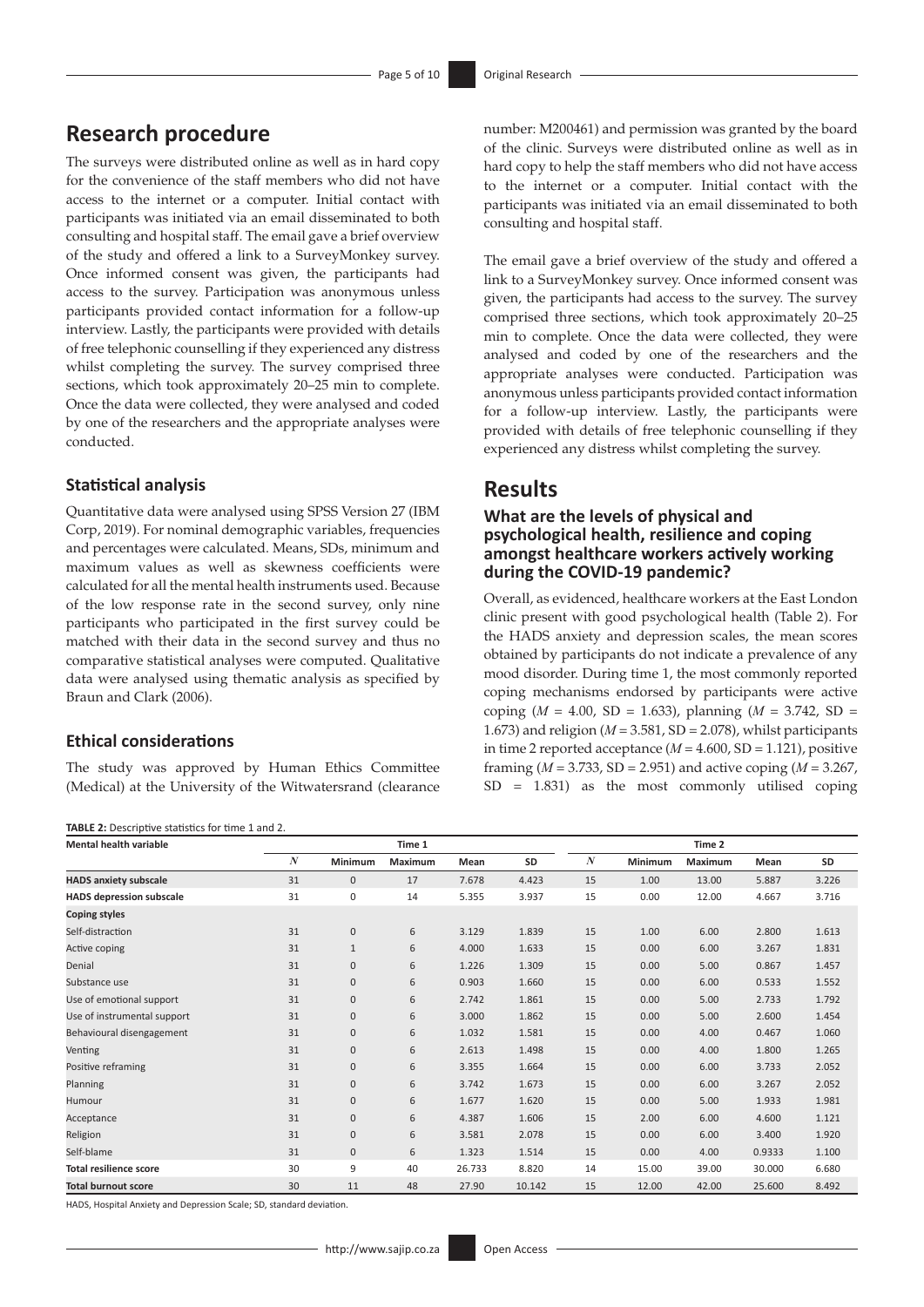mechanisms. Behavioural disengagement and substance use were the least reported coping styles used by participants in time 1 and 2. Lastly, both the resilience and burnout scores obtained during time 1 and time 2 fell within the expected range of scores.

## **What are the qualitative, lived experiences of healthcare workers actively working during COVID-19 pandemic?**

Overall, the qualitative data highlighted that the majority of healthcare workers experienced anxiety because of personal and occupational stressors whilst working during the COVID-19 pandemic. However, their anxiety seemed to be buffered by positive organisational support, high levels of resilience and positive coping mechanisms.

#### **Anxiety**

Across both the consulting practice and hospital staff, anxiety was a considerable stressor during their experience of providing healthcare during the time 1 (*n* = 23) and time 2 (*n* = 9) between March and September, 2020. At time 1, participants reported personal and occupational distress. Personal distress was related to HCW's health, finances and family balance, whilst occupational distress was the result of the uncertainty experienced by HCWs regarding the changes in organisational routine, processes and the shift from the 'normal' (i.e. pre-COVID) way of doing things.

Focussing on personal distress, majority  $(n = 14)$  of the staff expressed concerns about the health of colleagues, selfcontamination and contamination of others, as well as the ability to contain the virus. This is best expressed by Participant 13 (female, 31 years old) who said, 'It has changed the way we work dramatically. New clothes, masks, constant awareness to germs'. These concerns also led to the participants reporting an increased experience of tension between staff at the site with Participant 23 (male, late-30s) reporting, 'as more rules are added … it adds tension amongst employees'.

Furthermore, some participants  $(n = 4)$  commented on their concerns regarding the health of family and loved ones, noting anxiety around whether they would unwillingly transmit the virus to those around them. This was best indicated by Participant 31 (male, 56 years old), who said they were, 'Nervous about leaving home, as I do not know if I will bring the virus back to my family'.

Lastly, financial concerns arose for some participants  $(n = 4)$ . Participant 12 (male, 55 years old) termed this concern 'keeping the business sustainable' as the site had experienced a significant decrease in the number of patients, which was affecting the business's income and their financial viability. Participant 13 (female, 31 years old) commented, 'The fear of making turnover and paying salaries were real'.

Occupational stress was evident in many of the sample  $(n = 13)$ as evidenced in Participant 21's (female, 53 years old) statement:

'Nothing is normal anymore. Business is not the same as usual. Life changing moments and a sense of responsibility for your own safety and taking care of your colleagues, customers and doctors to be safe.' (Participant 21, female, 53 years old)

The new routines, processes and added responsibility seemingly added occupational stress onto staff members.

At time 2, personal stressors, particularly financial viability of the site was still a central point of anxiety (*n* = 7). Financial concerns were a particular concern as fewer patients were being admitted, leading to reduced income for the site. Participants still had to cope with the fear surrounding potential infection, instability of income and the negative impact that COVID-19 was having on patients and colleagues. Thus, staff members were continually challenged and their anxiety surrounding finances and personal safety was often triggered in their jobs. Participant 12 (male, 55 years old) best captured this when they reported that their experience has been, 'Difficult, adaptation to the way in which things were previously done, more stressful, more risky, dealing with potential infection, loss of income, effect of the virus on patients and colleagues'.

Occupational distress during time 2 was alluded to by majority of the healthcare workers  $(n = 9)$  when commenting on the operational difficulties related to the working with a skeleton staff, managing with absenteeism, implementation of personal protective protocols and shortage of both PPE and medical supplies. Participant 17 (female, 55 years old) expressed this clearly when she reported the challenge of, 'Staff shortages when staff off with COVID or isolating – leads to increased load & stress for remaining staff who have to cover for them'. The staff also commented on how changes were necessary, even in the smallest tasks, as new procedural steps needed to be performed. They addressed the difficulties posed by PPE, such as their reading glasses fogging up because of wearing masks for extended periods of time. This led to the feelings of increased challenges to their ability to perform their jobs at the required level.

Furthermore, COVID-19 safety protocols required that the staff have less contact with patients and other staff members, which meant that they had to adjust their daily habits, routines and procedures in their job roles. For instance, Participant 5 (male, 56 years old) commented on how they resented the 'tedious' procedures, such as the cleaning. However, other participants (*n* = 5) commented on the screening and prevention protocols that were used to keep the uncertainty at bay. Additionally, increased concern and effort needed to be placed into sourcing supplies and ensuring adequate PPE were available to the staff. These extra tasks placed increased responsibility and workload on staff members, who reported higher workloads because of skeleton staff, absenteeism, longer hours and the need to hold each other accountable for safety behaviours. Participant 7 (female, 54 years old) stated that there was a definite change, 'Everything you do is different from the norm, being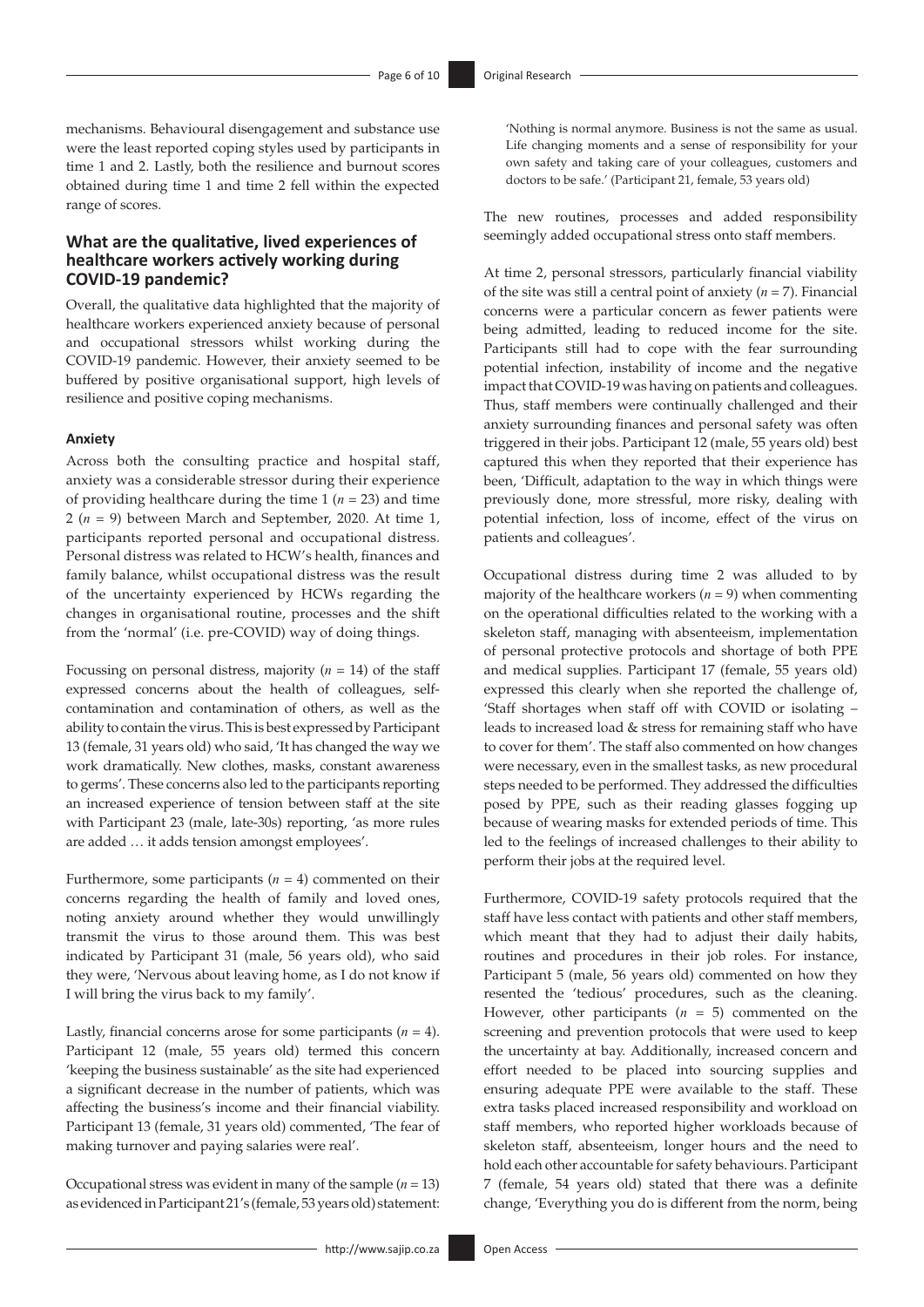careful and safe at all times. Reminding staff [*to be mindful of germs*]. Supporting staff. Life changing. More strenuous'.

However, implementing and adjusting to these changes appeared to be central to alleviating anxieties and mitigating uncertainty. At time 1, this was evident as Participant 6 (female, 29 years old) noted how the process was 'challenging initially, but once we had all the correct processes in place, it was a lot easier'. At time 2, participants seemed to demonstrate a stronger acceptance of the 'new normal' of operations under COVID-19 and many of the staff (*n* = 9) commenting on the ability of the site to overcome adversity and resume day-to-day activities. However, it is evident that although the new normal was gradually being adjusted to, participants were still feeling anxious because of the difficulty and unpredictability of the environment and the need to keep up with the changes in operations at the site, such as patient screening and increased safety steps taken in operating theatres. Participant 16 (female, 34 years old) wrote, '[*it is*] very stressful as we try to find the new normal in a changing world. Uncertainty rules'.

#### **Support received**

Excellent organisational communication, good personal health and social support were identified as psychosocial buffers mitigating the distress experienced by working during COVID-19 (time 1  $n = 14$ , time 2  $n = 8$ ). Strong communication and support systems were in place at the site, as was evident in both rounds of the survey. Participant 15 (male, 37 years old) at time 1 indicated that they, 'believe our work place has put in all the measures necessary to make us feel protected' and Participant 14 (female, 37 years old) at time 2 said, 'It has been difficult but we've had support from our managers and colleagues to get through the worst of it'.

Central to this was the leadership of the doctors and managers, particularly with regard to sharing and accessibility of information and resources. Participants recognised the value of having a part-time consultant coach at the site, because of her offering much in the way of workshops, training and opportunities to debrief during this time. Furthermore, participants reported being grateful for their good health and the social support offered to them by colleagues and coworkers. There was little doubt about the support mechanisms provided by the organisation as exhibited by Participant 13 (female, 31 years old), who commented on the 'Good communication with staff and coping strategies/availability with our in-house coach'.

The constant support that doctors, managers and colleagues offered in creating a safe and supportive environment was instrumental in helping HCWs to cope with the challenges. Participant 30 (female, mid-50s) indicated, 'We can speak to anyone who is prepared to listen. Our managers are amazing. Always have time for us'. Such organisational support is likely to function as an important protective buffer for participants. This was particularly evident because of a relatively high number of HCWs who reported that they

have no social support other than what they get at work, which was consistent at both time 1 ( $n = 11$ ) and time 2 ( $n = 3$ ) in the study. Thus, it appears that the site provided vital organisational support to many of the staff and was described as an important 'distraction' and the only 'constant' in many of the participant's lives, as described by Participant 11 (female, 29 years old) at time 2. Lastly, the physical health of employees remained good, with only a small number in time  $1(n=7)$ , time 2 ( $n=1$ ) and overall ( $n=8$ ) of participants noting that they had fallen ill or had experienced sleeping difficulties.

# **Discussion**

## **Outline of results**

This study investigated mental health experiences of healthcare workers at a private ophthalmic clinic in the Eastern Cape. Overall, the results indicated differences between quantitative results and those obtained through qualitative methods. The quantitative results indicated that HCWs generally experienced generally good psychological health. In addition, from time 1 and 2, it was evident that anxiety, depression and burnout levels decreased, but this could not be tested significantly in the small sample. However, the qualitative responses suggest that HCWs experienced considerable anxiety at both times, particularly at time 1. The HCWs' ability to cope with the new normal at work is attributed to organisational factors, including organisational support and clear communication, as well as personal factors, including coping strategies and resilience.

#### **Anxiety**

Based on the quantitative scales, the HCWs presented with good psychological health and seemed to be relatively unaffected by anxiety, depression and burnout. The qualitative responses were examined with a particular focus on work performance, which indicated that some HCWs were in fact experiencing considerable anxiety and experiencing challenges in their daily roles. The qualitative experiences of mental health are consistent with literature that posits that HCWs are vulnerable to anxiety during times of transition and difficulty (Labrague & De los Santos, 2020).

The qualitative results offered further insight, into the very real experience of anxiety that resulted from personal and occupational stressors of working during the COVID-19 pandemic. Personal stressors included concerns related to HCWs' health, potential of transmission, finances and family balance across time 1 and 2 of the study. This finding is aligned with current research, which suggests that HCWs experience considerable anxiety around becoming infected or unknowingly infecting others (Mo et al., 2020), lack of access to childcare facilities and lack of accurate information on the disease (Shanafelt, Ripp, & Trockel, 2020).

Occupational stressors included operational difficulties, insufficient personnel, change in job roles, procedures and routines and the increased use of PPE. An interesting dilemma was introduced in that increased protective procedural steps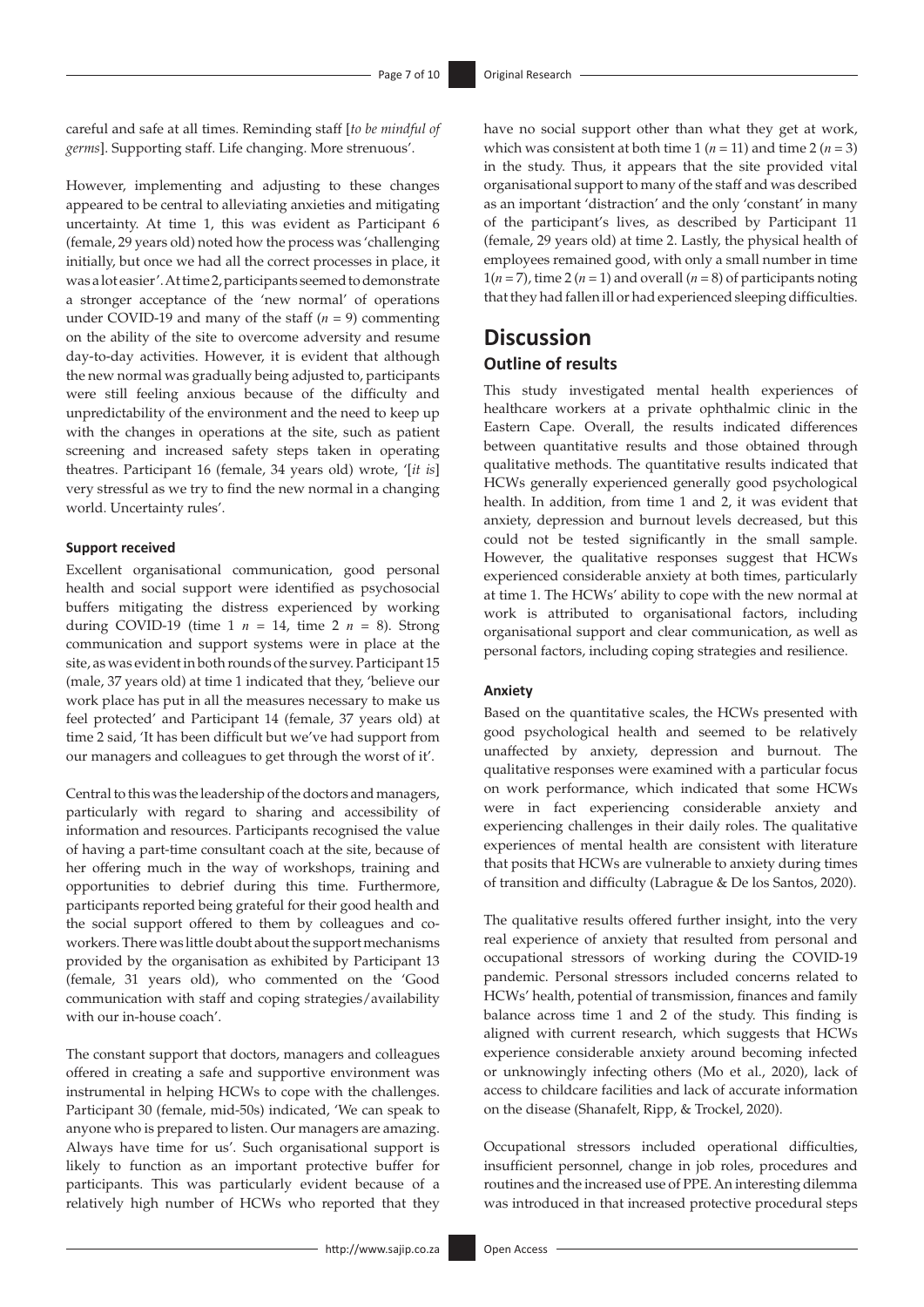and process were implemented to manage much of the uncertainty HCWs were experiencing; however, these were resented and perceived as tedious. According to the literature, new operational procedures and increased use of PPE can be stressful to HCWs and may become detrimental to their performance (Benítez et al., 2020). Challenges adjusting to new procedures and equipment were evident in the qualitative results as participants struggled to adapt to new tasks and processes and their associated challenges, including glasses fogging up because of masks, headaches from wearing PPE and increased responsibility in their roles to prevent infection. However, these procedures and processes were also necessary to protect HCWs and the clinic's patients. Thus, these results suggest that whilst protective operational processes are absolutely essential, they may be an added source of stress and an obstacle to efficient job performance (Benítez et al., 2020). Although participants reported increased obstacles to their performance, there was no considerable impact on their job performance.

### **Support structures**

Despite the existence of considerable stressors identified in the qualitative responses, HCWs did not display high levels of stress, anxiety and burnout in the quantitative measures. This finding was not in line with expectations, but may be attributed to the various forms of support that this sample of HCWs received.

## **Communication and social support**

One form of support available to this sample included positive leadership by management, who focussed on communication and support of the HCWs. Transparent and honest communication of the realities of the situation, including the finances, and provision of informational resources seemed to play a positive role in making HCWs feel informed. Accessibility to a coach and the managers was essential in making participants feel that their concerns were heard. This seems to have been a constant theme within COVID-19 research, as the importance of communication with HCWs regarding challenges, uncertainties and strategies seems to play a major role in helping them cope with the unprecedented circumstances (Walton et al., 2020).

Organisational support seemed to be particularly pertinent, as this influences the provision of resources, reinforcement, encouragement and communication with employees (Labrague et al., 2018). Organisational support plays an important role ensuring positive outcomes in HCWs' work performance and patient satisfaction and reduces the impact of anxiety in hazardous circumstances (Jung, Jung, Lee, & Kim, 2020; Labrague et al., 2018). Thus, two organisational factors, namely, open and honest communication and accessible support, are identified to potentially be protective of HCW's mental health and the subsequent job performance. Firstly, communication that is open and honest is important in encouraging the acknowledgement of difficult emotions, such as fear and anger (Walton et al., 2020). Secondly, the formalisation of channels for communication is essential in ensuring that HCWs have a means to seek the support they need (Walton et al., 2020). Organisations can offer a form of social support to HCWs through having formalised communication channels, which may positively impact their work performance (Saeng et al., 2020).

## **Positive coping strategies**

Participants drew on positive coping strategies at both points in this study. At both time 1 and 2, active coping was positively endorsed by HCWs, but this was the only common coping strategy. At time 1, participants relied on the coping styles of planning and religion, whilst at time 2, participants reported relying on coping styles of acceptance and positive framing. This finding is interesting, as participants relied heavily on active coping, but also adopted new strategies in different phases of the pandemic. For instance, at time 1, uncertainty 'ruled' and participants relied on religion and planning. However, at time 2 when there was slightly more certainty, participants seemed to accept reality and try to see it in a positive manner. This can inform future coping strategy interventions to target these coping strategies at different phases of a crisis in future (Zhu et al., 2020). Healthcare workers did not seem to rely on unhelpful coping mechanisms, such as behavioural disengagement and substance use.

This finding is consistent with previous literature, as positive coping strategies have been associated with decreased psychological distress, anxiety and stress amongst HCWs (Zhu et al., 2020). Indeed, a potential relationship may exist between coping strategies and social support as positive coping is shown to strengthen the positive effect of social support on anxiety in HCWs in China (Zhu et al., 2020). If there was not enough social support, individuals were likely to adopt poor coping styles. Thus, because of the prevalence of organisational support, HCWs may have adopted better coping strategies against anxiety, depression and burnout (Zhu et al., 2020). This is an avenue for further research.

## **Resilience**

Participants displayed good levels of resilience at both measurement opportunities. In fact, participant's resilience increased across the two measurements. Research suggests that resilience, or an individual's capacity to 'bounce back' from stress (Hart, Brannan, & De Chesnay, 2014), helps HCWs cope with the stress caused by the pandemic and adapt successfully to changed circumstances (Cooper, Phelps, Ng, & Forbes, 2020). Thus, strengthening HCWs' levels of resilience may help enhance psychological health, mental well-being and their capability to continue to perform at work (Labrague & De los Santos, 2020).

#### **Practical implications**

Healthcare workers have been exposed to significant occupational and situational stress whilst working during the COVID-19 pandemic. It is suggested that organisational and individual interventions play a role in helping healthcare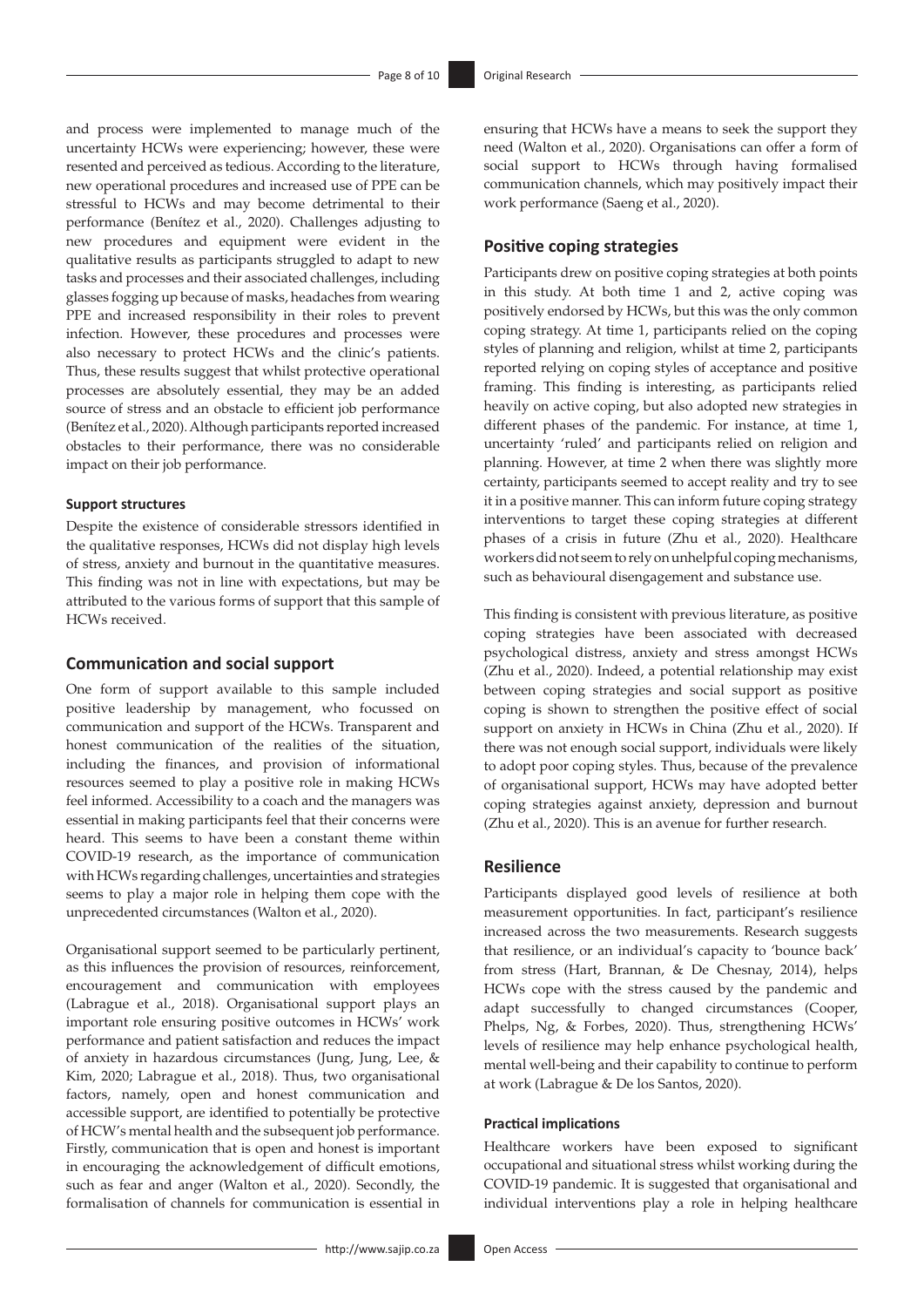workers manage this stress. In this study, the institution, leadership and management played a key role in creating an environment where HCWs felt safe and supported, especially in times of crisis. This finding indicates that these stakeholders are core in protecting HCWs and ensuring a productive workplace (Di Tella, Romeo, Benfante, & Castelli, 2020; Robertson et al., 2020; Walton et al., 2020). Based on this research, healthcare as well as other institutions should ensure that leadership maintain open and honest communication with their employees about the realities of the current situation, how it may affect them and steps that are being taken to mitigate risk to the business and employee. These steps ensure that employees feel supported and informed regarding the current context and the likely implications thereof (Saeng et al., 2020). Additionally, organisations must ensure that the needed support is accessible through formalising channels for communication and ensuring awareness of this, so that the employees have a means to seek the support they need (Saeng et al., 2020; Walton et al., 2020). These interventions may be protective of the employee's mental health and subsequently, their job performance.

On an individual level, HCWs should undergo training or receive support in developing resilience and positive coping strategies as these seem to act as a buffer against anxiety, depression and burnout. For instance, it may be useful to encourage different coping mechanisms at different stages of a threatening situation to aid employees in coping and responding optimally to the situation. Developing positive coping strategies and resilience could be supported by shortterm interventions or regular check ins with colleagues and management to maintain accountability and a sense of a support structure (Labrague et al., 2018).

## **Limitations**

Whilst this study offered useful insight into HCWs real lived experiences of working during COVID-19, it must be acknowledged that this is a small sample of HCWs who worked in a private consulting and hospital context. Of the 50 available staff members, only 62% (*n* = 31) responded at time 1 and 30%  $(n = 15)$  responded at time 2. Thus, HCWs in more direct contact with COVID-19 and who were in greater distress may not have responded. Furthermore, because of the decreased response rate at time 2, a comparative analysis could not be conducted.

# **Conclusion**

This study highlights the importance of organisational support and indicates why protecting HCWs' well-being is a crucial tool in ensuring an effective and sustainable response to the public health emergency South Africa is currently facing. In this study, HCWs were able to maintain a normal level of mental health and although they faced challenges, their performance did not seem to be significantly impacted. Personal resilience, positive coping strategies and organisational support were identified as vital factors protecting against anxiety, depression and burnout in HCWs. This study indicates how the accessible organisational

support and communication helped the staff members to draw on positive coping skills and resilience so that they did not exhibit unhealthy levels of anxiety, depression or burnout and were likely to have continued to work at an appropriate level. This study can be used as a case study for other medical facilities, or any other institution, to follow in protecting their employees' mental health and ability to perform their roles, which ultimately protects their business viability. Furthermore, if used as a case study, perhaps this represents an opportunity to build a more compassionate and sustainable healthcare system in South Africa.

# **Acknowledgements**

The authors would like to acknowledge the doctors and the staff members at the Eye Centre for being so co-operative.

## **Competing interests**

The authors declare that they have no financial or personal relationships that may have inappropriately influenced them in writing this article.

## **Authors' contributions**

L.J.C. was the primary investigator on site who collected the data, wrote up the literature review and discussion. T.H. set up the survey, analysed the data and wrote up the methods and results. S.L. conceptualised the bigger project of which this study was a part and provided input at all points of the study from data collection through to the write up. T.V. and E.S. assisted with reviewing the article and offering input.

## **Funding information**

The authors received no financial support for the research, authorship, and/or publication of this article.

### **Data availability**

The data that support the findings of this study are available from the corresponding author, L.J.C., upon reasonable request.

## **Disclaimer**

The views and opinions expressed in this article are those of the authors and do not necessarily reflect the official policy or position of any affiliated agency of the author.

# **References**

Benítez, C.Y., Güemes, A., Aranda, J., Ribeiro, M., Ottolino, P., Di Saverio, S., … Yánez, C. (2020). Impact of personal protective equipment on surgical performance during the COVID-19 pandemic. *World Journal of Surgery*, *44*(9), 2842–2847. [https://doi.](https://doi.org/10.1007/s00268-020-05648-2) [org/10.1007/s00268-020-05648-2](https://doi.org/10.1007/s00268-020-05648-2)

- Braun, V., & Clarke, V. (2006). Using thematic analysis in psychology. *Qualitative Research in Psychology*, *3*(2), 77–101.
- Campbell‐Sills, L., & Stein, M.B. (2007). Psychometric analysis and refinement of the Connor–Davidson Resilience Scale (CD‐RISC): Validation of a 10‐item measure of resilience. *Journal of Traumatic Stress: Official Publication of The International Society for Traumatic Stress Studies*, *20*(6), 1019–1028.